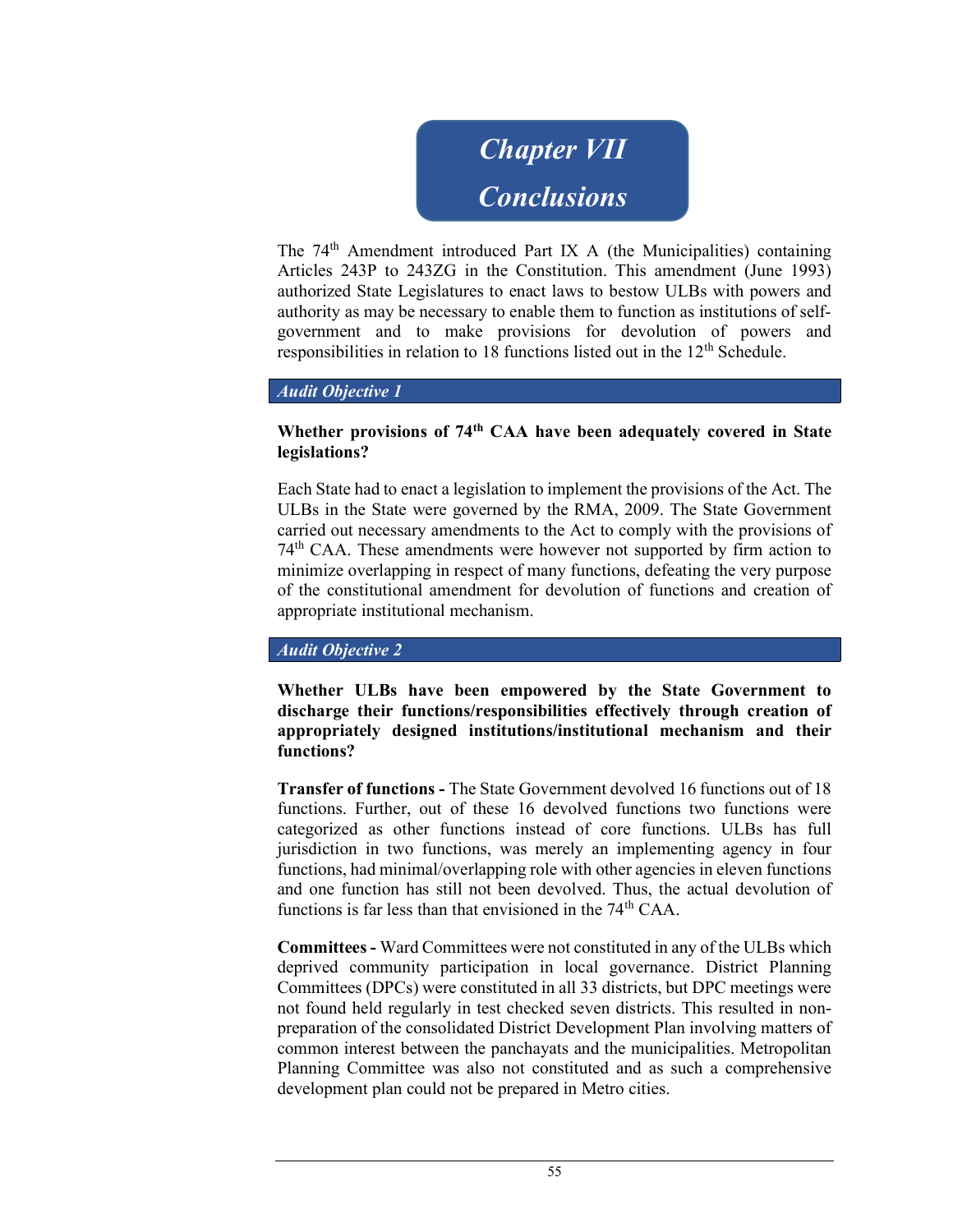State Finance Commission - There were delays in constitution of SFCs ranging from 472 days to 723 days (3rd to  $5<sup>th</sup>$  SFC). The  $6<sup>th</sup>$  SFC was also not constituted upto 31 March 2021 although it was due to be constituted by 30 May 2019. Further, the State Government accepted and implemented partially the recommendations of the SFCs with delays ranging between 19 days to 237 days. This affected the financial position of the ULBs adversely.

Status of Elections and Formation of Councils- Elections in six ULBs were delayed by eight months to fifty six months.

Statutory and Ward Committees- Out of 14 test checked ULBs, 11 ULBs did not form statutory committees and in remaining three the committees were constituted with delay.

### Audit Objective 3

## The functions stated to have been devolved have actually been devolved effectively

Impact of parastatals on ULBs - Eleven functions such as urban/town planning, regulation of land use, water supply, urban forestry and slum development, etc. were being performed by other parastatals also in the State. These parastatals had their own governing bodies which did not include elected representative of ULBs. This overlapping arrangement infringed on the ability of ULBs to discharge their mandated functions and undermined the objective of accountability to the people.

### Audit Objective 4

# The ULBs have been empowered to access adequate resources for discharge of functions devolved to them

The 74th CAA provided for fiscal transfers from the Central and State Government besides empowering them to raise their own revenue.

Various grants/ transfers from Central/State Government constituted about 83 per cent of the total revenue of ULBs during the period 2015-16 to 2019-20. ULBs were also deprived of transfer of grant amounting to ₹ 52.58 crore due to non-acceptance of recommendations of the SFC. The State Government deducted a sum of ₹ 726.74 crore from the Grants to be released to ULBs and transferred it to various parastatals, which affected the financial position of ULBs badly.

ULBs are responsible for collection of various taxes such as UD Tax, advertisement tax etc. However, the authority to approve the procedure, methods, assessment, exemption and concession vested with the State Government thereby constraining the ULBs. Further, the State Government also failed to monitor the efficiency in maintaining reliable, updated and complete data base of taxable properties and rectify deficiencies in maintenance of